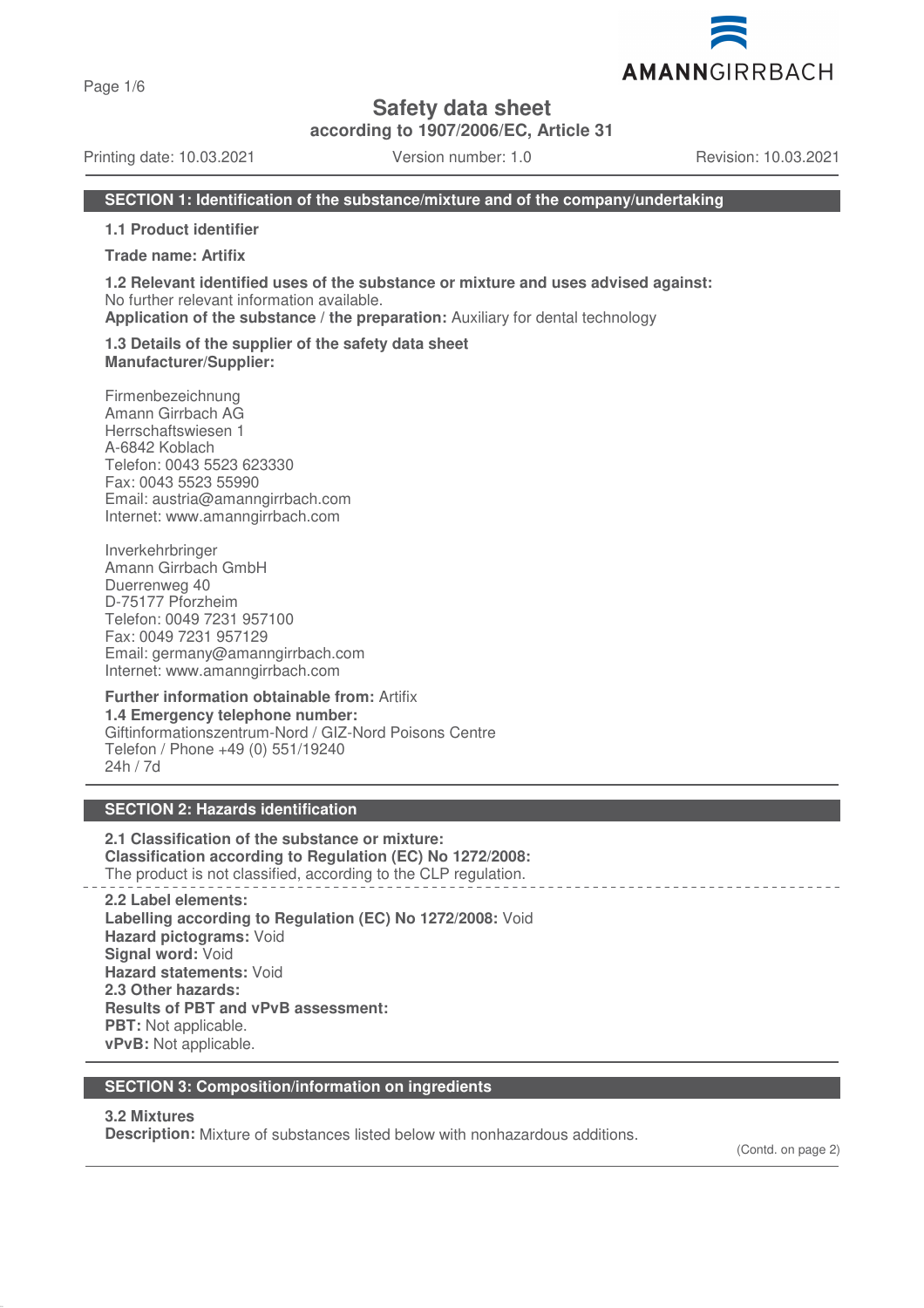

**Safety data sheet**

**according to 1907/2006/EC, Article 31**

Printing date: 10.03.2021 Version number: 1.0 Revision: 10.03.2021

**Trade name: Artifix**

Page 2/6

(Contd. of page 1)

>50-≤100%

**Dangerous components:** 

CAS: 7778-18-9 EINECS: 231-900-3 Reg.nr.: 01-2119444918-26 calcium sulphate, natural substance with a Community workplace exposure limit **Additional information:** For the wording of the listed hazard phrases refer to section 16.

#### **SECTION 4: First aid measures**

#### **4.1 Description of first aid measures:**

**General information:**

Take affected persons out into the fresh air.

Do not leave affected persons unattended. **After inhalation:** Supply fresh air; consult doctor in case of complaints.

**After skin contact:** Immediately wash with water and soap and rinse thoroughly.

#### **After eye contact:**

Rinse opened eye for several minutes under running water.

Call a doctor immediately.

**After swallowing:** Call a doctor immediately.

**4.2 Most important symptoms and effects, both acute and delayed:**

No further relevant information available.

**4.3 Indication of any immediate medical attention and special treatment needed:**

No further relevant information available.

#### **SECTION 5: Firefighting measures**

#### **5.1 Extinguishing media:**

**Suitable extinguishing agents:**

CO2, powder or water spray. Fight larger fires with water spray or alcohol resistant foam.

**5.2 Special hazards arising from the substance or mixture:**

Formation of toxic gases is possible during heating or in case of fire.

**5.3 Advice for firefighters:**

#### **Protective equipment:**

Mouth respiratory protective device.

Do not inhale explosion gases or combustion gases.

#### **SECTION 6: Accidental release measures**

**6.1 Personal precautions, protective equipment and emergency procedures:**

Wear protective equipment. Keep unprotected persons away.

Ensure adequate ventilation.

Use respiratory protective device against the effects of fumes/dust/aerosol.

**6.2 Environmental precautions:** Do not allow product to reach sewage system or any water course.

## **6.3 Methods and material for containment and cleaning up:**

Pick up mechanically.

Ensure adequate ventilation.

**6.4 Reference to other sections:**

See Section 7 for information on safe handling.

See Section 8 for information on personal protection equipment.

See Section 13 for disposal information.

## **SECTION 7: Handling and storage**

# **7.1 Precautions for safe handling:**

Open and handle receptacle with care.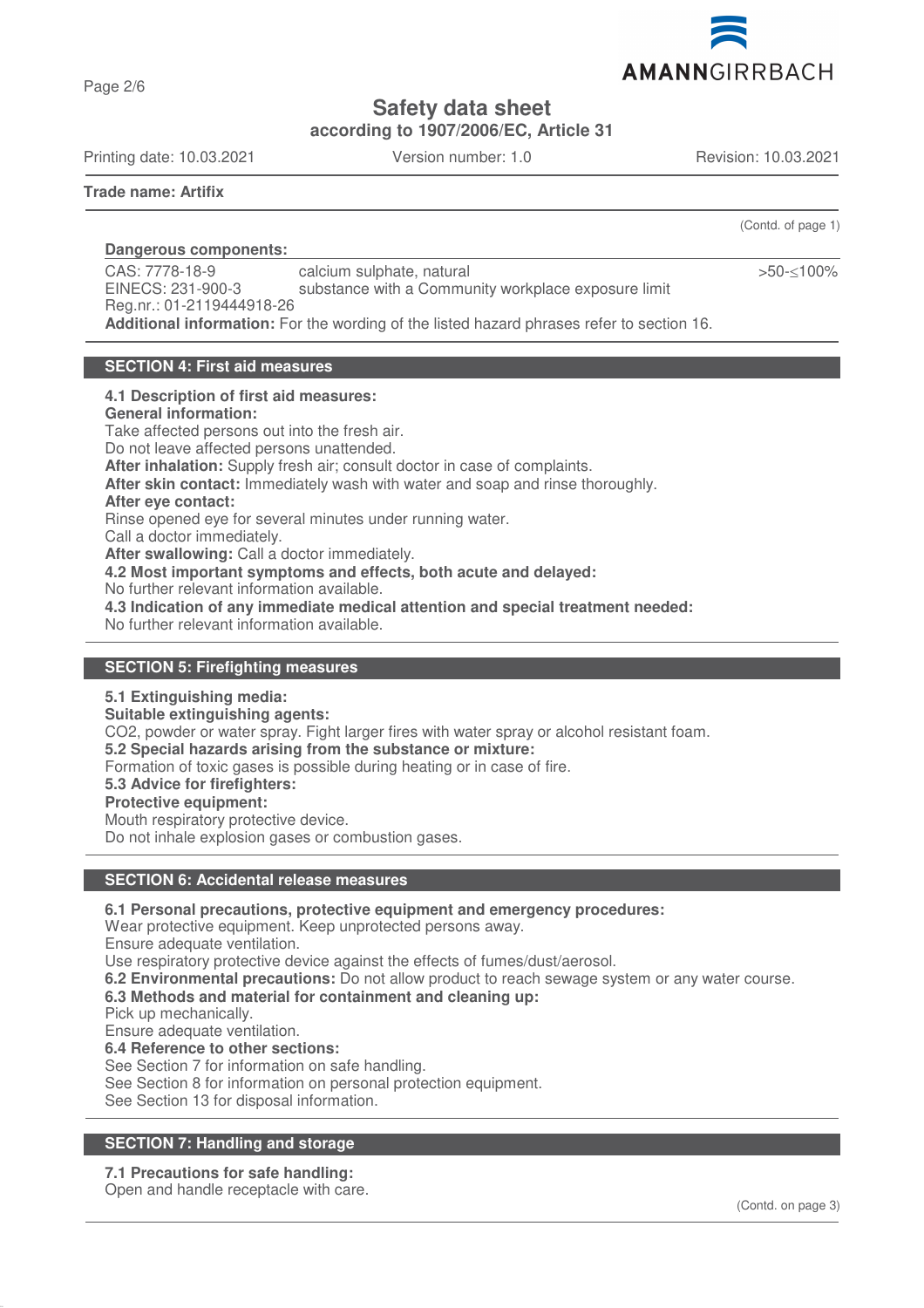

Page 3/6

# **Safety data sheet**

**according to 1907/2006/EC, Article 31**

Printing date: 10.03.2021 Version number: 1.0 Revision: 10.03.2021

(Contd. of page 2)

**Trade name: Artifix**

Ensure good ventilation/exhaustion at the workplace. Prevent formation of dust. **Information about fire - and explosion protection:** Keep ignition sources away - Do not smoke.

**7.2 Conditions for safe storage, including any incompatibilities:**

**Storage:**

**Requirements to be met by storerooms and receptacles:** Store only in the original receptacle. **Information about storage in one common storage facility:** Store away from foodstuffs. **Further information about storage conditions:** Keep container tightly sealed.

**7.3 Specific end use(s):** No further relevant information available.

## **SECTION 8: Exposure controls/personal protection**

**8.1 Control parameters:**

**Ingredients with limit values that require monitoring at the workplace:** 

**7778-18-9 calcium sulphate, natural**

OEL Long-term value: 10 mg/m<sup>3</sup>

**8.2 Exposure controls:**

**Appropriate engineering controls** No further data; see item 7.

## **Individual protection measures, such as personal protective equipment**

## **General protective and hygienic measures:**

The usual precautionary measures are to be adhered to when handling chemicals.

Wash hands before breaks and at the end of work.

Keep away from foodstuffs, beverages and feed.

Do not inhale dust / smoke / mist.

Avoid contact with the eyes and skin.

**Respiratory protection:**

Use suitable respiratory protective device in case of insufficient ventilation.

Short term filter device:

Filter P1

**Hand protection** Protective gloves

## **Material of gloves:**

Nitrile rubber, NBR

Chloroprene rubber, CR

Butyl rubber, BR

The selection of the suitable gloves does not only depend on the material, but also on further marks of quality and varies from manufacturer to manufacturer.

**Penetration time of glove material:**

The exact break through time has to be found out by the manufacturer of the protective gloves and has to be observed.

**Eye/face protection** Tightly sealed goggles

## **SECTION 9: Physical and chemical properties**

**9.1 Information on basic physical and chemical properties: General Information: Colour:** Whitish **Odour:** Odourless<br> **Odour threshold:** The Contract of Contract Contract Odourless<br>
Odour threshold: The Contract Odourless Contract Odourless **Odour threshold:**<br>
Melting point/freezing point:<br>
Melting point/freezing point:<br>
> 1400 °C **Melting point/freezing point: Boiling point or initial boiling point and boiling range** Undetermined.<br> **Flammability** Contract Contract Contract Contract Contract Contract Contract Contract Contract Contract Contra<br>
Not applicable. Not applicable.

(Contd. on page 4)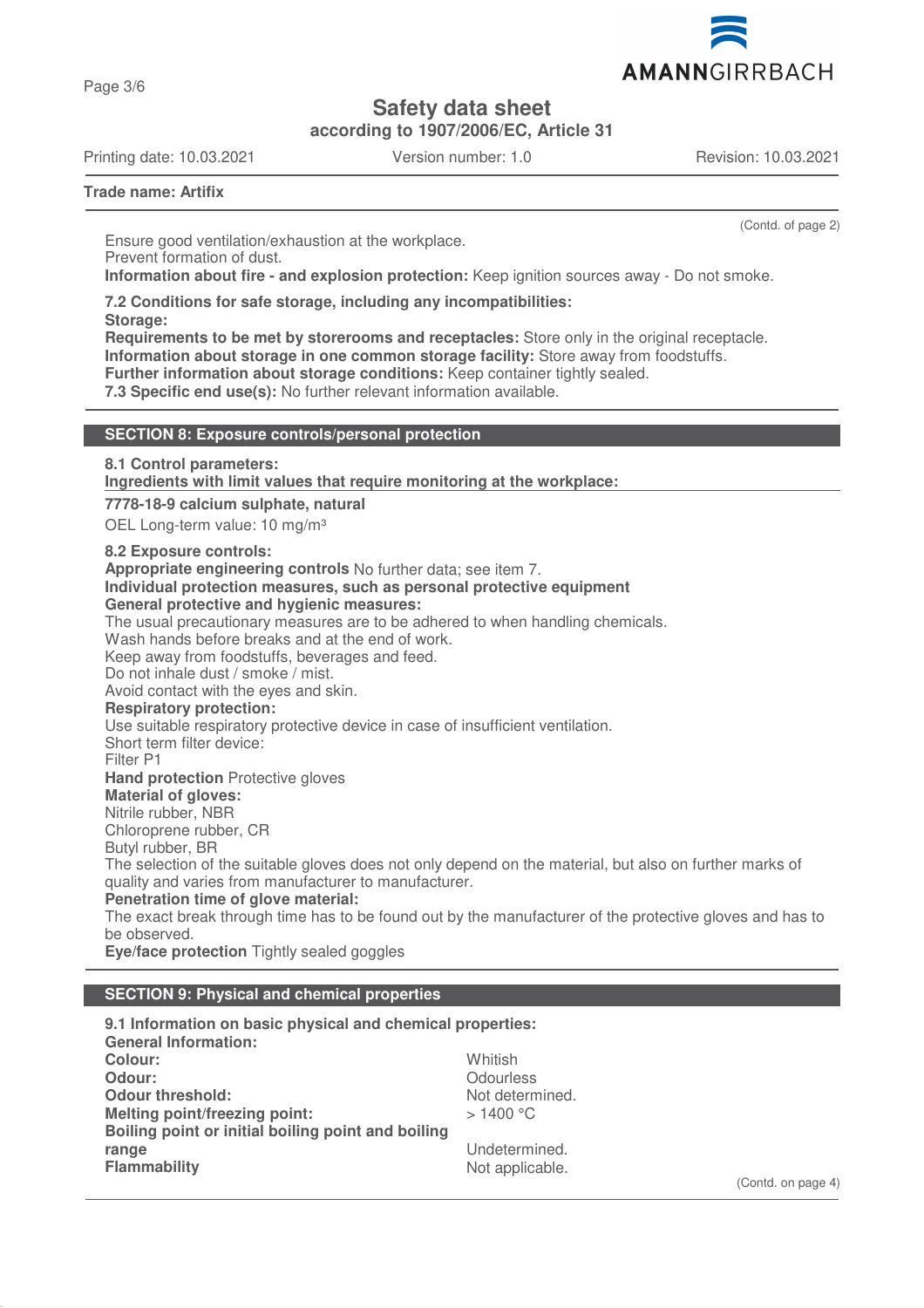AMANNGIRRBACH

**Safety data sheet**

**according to 1907/2006/EC, Article 31**

Printing date: 10.03.2021 Version number: 1.0 Revision: 10.03.2021

**Trade name: Artifix**

|                                                                      | (Contd. of page 3)                            |
|----------------------------------------------------------------------|-----------------------------------------------|
| Lower and upper explosion limit                                      |                                               |
| Lower:                                                               | Not determined.                               |
| Upper:                                                               | Not determined.                               |
| <b>Flash point:</b>                                                  | Not applicable.                               |
| Auto-ignition temperature:                                           | Product is not selfigniting.                  |
| <b>Decomposition temperature:</b>                                    | Not determined.                               |
| pH at 20 °C                                                          | 5 - 7 (Suspension)                            |
| <b>Viscosity:</b>                                                    |                                               |
| <b>Kinematic viscosity</b>                                           | Not applicable.                               |
| <b>Dynamic:</b>                                                      | Not applicable.                               |
| <b>Solubility</b>                                                    |                                               |
| water at 20 °C:<br>Partition coefficient n-octanol/water (log value) | $2$ g/l<br>Not determined.                    |
| <b>Vapour pressure:</b>                                              | Not determined.                               |
| Density and/or relative density                                      |                                               |
| Density at 20 °C:                                                    | $2.6$ g/cm <sup>3</sup>                       |
| <b>Relative density:</b>                                             | Not determined.                               |
| Bulk density at 20 °C:                                               | 1100 - 1200 kg/m <sup>3</sup>                 |
| Vapour density:                                                      | Not determined.                               |
|                                                                      |                                               |
| 9.2 Other information:                                               |                                               |
| Appearance:<br>Form:                                                 | Solid                                         |
| Important information on protection of health                        |                                               |
| and environment, and on safety.                                      |                                               |
| <b>Explosive properties:</b>                                         | Product does not present an explosion hazard. |
| <b>Change in condition:</b>                                          |                                               |
| <b>Evaporation rate:</b>                                             | Not applicable.                               |
|                                                                      |                                               |
| Information with regard to physical hazard<br>classes                |                                               |
| <b>Explosives</b>                                                    | Void                                          |
| <b>Flammable gases</b>                                               | Void                                          |
| <b>Aerosols</b>                                                      | Void                                          |
| <b>Oxidising gases</b>                                               | Void                                          |
| <b>Gases under pressure</b>                                          | Void                                          |
| <b>Flammable liquids</b>                                             | Void                                          |
| <b>Flammable solids</b>                                              | Void                                          |
| Self-reactive substances and mixtures                                | Void                                          |
| <b>Pyrophoric liquids</b>                                            | Void                                          |
| <b>Pyrophoric solids</b>                                             | Void                                          |
| Self-heating substances and mixtures                                 | Void                                          |
| Substances and mixtures, which emit flammable                        |                                               |
| gases in contact with water                                          | Void                                          |
| <b>Oxidising liquids</b><br><b>Oxidising solids</b>                  | Void<br>Void                                  |
| <b>Organic peroxides</b>                                             | Void                                          |
| <b>Corrosive to metals</b>                                           | Void                                          |
| <b>Desensitised explosives</b>                                       | Void                                          |
|                                                                      |                                               |

# **SECTION 10: Stability and reactivity**

**10.1 Reactivity:** No further relevant information available.

(Contd. on page 5)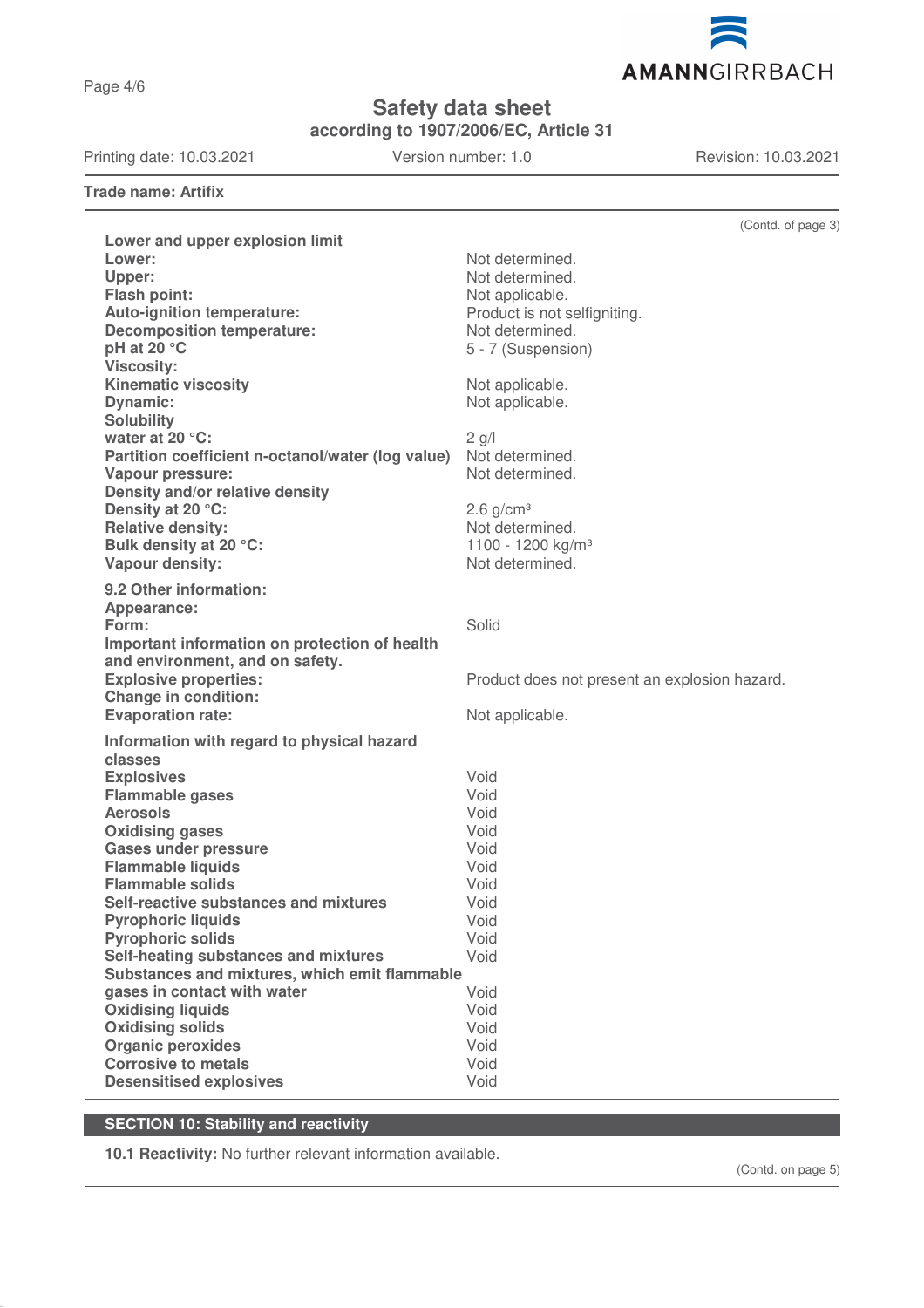

Page 5/6

# **Safety data sheet**

**according to 1907/2006/EC, Article 31**

Printing date: 10.03.2021 Version number: 1.0 Revision: 10.03.2021

(Contd. of page 4)

**Trade name: Artifix**

**10.2 Chemical stability:**

**Thermal decomposition / conditions to be avoided:**

No decomposition if used according to specifications.

**10.3 Possibility of hazardous reactions:** No dangerous reactions known.

**10.4 Conditions to avoid:** No further relevant information available.

**10.5 Incompatible materials:** No further relevant information available.

**10.6 Hazardous decomposition products:** Sulphur oxides (SOx)

## **SECTION 11: Toxicological information**

#### **11.1 Information on hazard classes as defined in Regulation (EC) No 1272/2008**

**Acute toxicity** Based on available data, the classification criteria are not met.

**Skin corrosion/irritation** Based on available data, the classification criteria are not met.

**Serious eye damage/irritation** Based on available data, the classification criteria are not met.

**Respiratory or skin sensitisation** Based on available data, the classification criteria are not met.

**Germ cell mutagenicity** Based on available data, the classification criteria are not met.

**Carcinogenicity** Based on available data, the classification criteria are not met.

**Reproductive toxicity** Based on available data, the classification criteria are not met.

**STOT-single exposure** Based on available data, the classification criteria are not met.

**STOT-repeated exposure** Based on available data, the classification criteria are not met.

**Aspiration hazard** Based on available data, the classification criteria are not met.

**11.2 Information on other hazards**

**Endocrine disrupting properties** 

None of the ingredients is listed.

## **SECTION 12: Ecological information**

#### **12.1 Toxicity:**

**Aquatic toxicity:** No further relevant information available.

**12.2 Persistence and degradability:** No further relevant information available.

**12.3 Bioaccumulative potential:** No further relevant information available.

**12.4 Mobility in soil:** No further relevant information available.

**12.5 Results of PBT and vPvB assessment:**

**PBT:** Not applicable.

**vPvB:** Not applicable.

## **12.6 Endocrine disrupting properties**

The product does not contain substances with endocrine disrupting properties.

**12.7 Other adverse effects:** No further relevant information available.

## **Additional ecological information:**

**General notes:**

Water hazard class 1 (German Regulation) (Self-assessment): slightly hazardous for water Do not allow undiluted product or large quantities of it to reach ground water, water course or sewage system.

## **SECTION 13: Disposal considerations**

## **13.1 Waste treatment methods:**

**European waste catalogue:**

Dispose of contents/container in accordance with local/regional/national/international regulations.

#### **Uncleaned packaging:**

**Recommendation:** Disposal must be made according to official regulations.